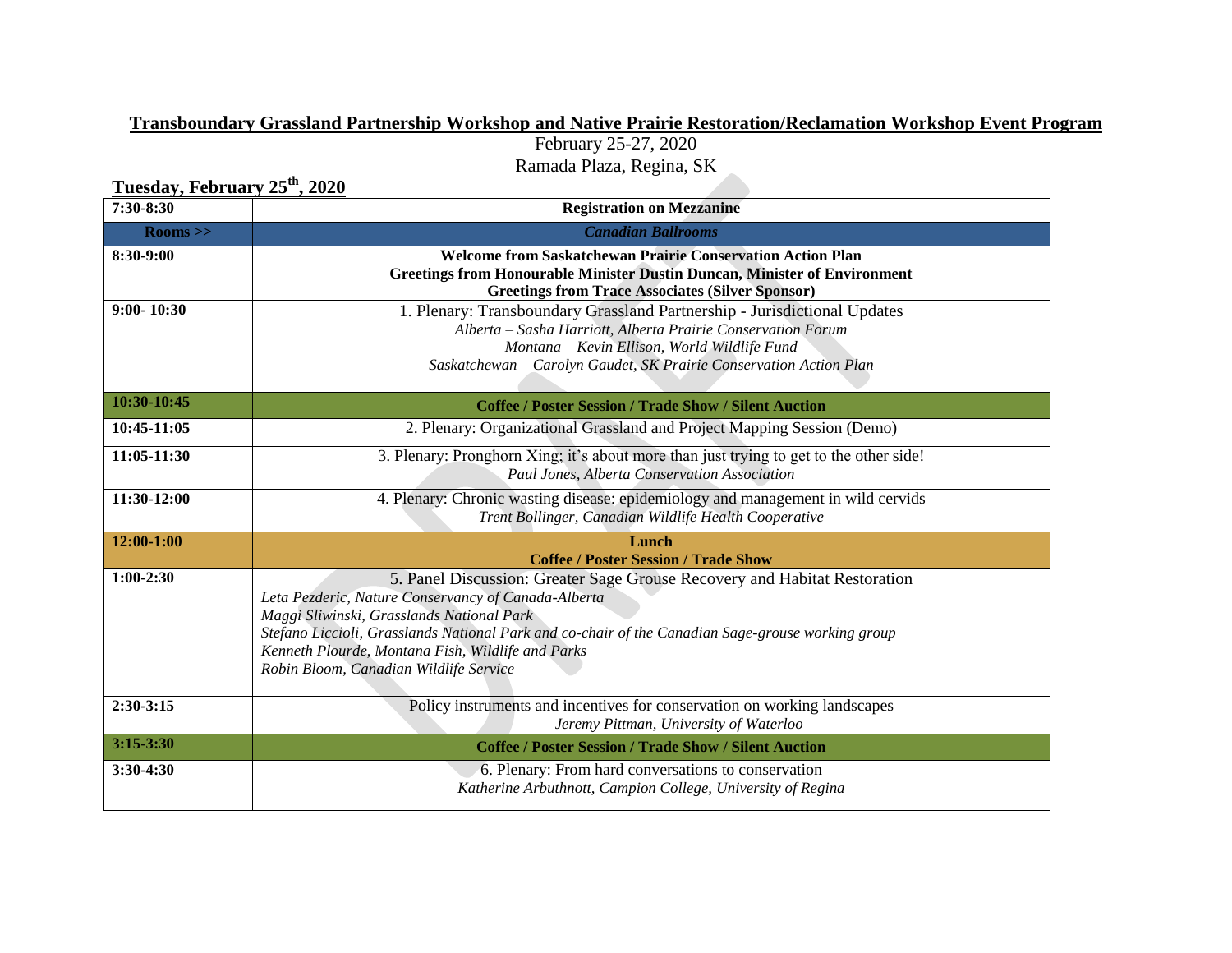| $4:30-4:55$ | 7. Plenary: Great Plains Conservation Network (GPCN)—A Renewed Focus on Large Area Conservation<br>Cliff Wallis, Great Plains Conservation Network |
|-------------|----------------------------------------------------------------------------------------------------------------------------------------------------|
| $4:55-5:25$ | 8. Plenary: Jurisdictional Conservation Planning Using Open Standards<br>Matthew Braun, Nature Conservancy of Canada - Saskatchewan                |
| 5:25        | Adjourn for the day                                                                                                                                |
| 6:00        | Networking event at Copper Kettle (not included with Registration)                                                                                 |

## **Wednesday, February 26, 2020**

| 7:30-8:30     |                                                                                                                                                                                   |                                                                                                                                                                                            |                                                                                                                               |                                                                                                                                                                                          |
|---------------|-----------------------------------------------------------------------------------------------------------------------------------------------------------------------------------|--------------------------------------------------------------------------------------------------------------------------------------------------------------------------------------------|-------------------------------------------------------------------------------------------------------------------------------|------------------------------------------------------------------------------------------------------------------------------------------------------------------------------------------|
| $\rm Rooms >$ |                                                                                                                                                                                   | <b>Maple Room</b>                                                                                                                                                                          |                                                                                                                               |                                                                                                                                                                                          |
| 8:30-8:50     | <b>Welcome from Saskatchewan Prairie Conservation Action Plan</b>                                                                                                                 |                                                                                                                                                                                            |                                                                                                                               |                                                                                                                                                                                          |
| 8:50-9:25     | <b>Greetings from SaskPower (Platinum Sponsor)</b><br>9. Plenary: Weathering the storm – Value of Relationships and Partnerships<br>Brad Downey, Alberta Conservation Association |                                                                                                                                                                                            |                                                                                                                               | 10. Plenary: The role of<br>buffalo within prairie<br>restoration.<br>Joely BigEagle-<br>Kequahtooway, Buffalo People<br>Arts Institute                                                  |
| $\rm Rooms >$ | <b>Canadian South</b><br><b>Session 11:</b><br><b>Policies and strategies</b>                                                                                                     | <b>Canadian Central</b><br><b>Session 12:</b><br><b>Native Seed</b>                                                                                                                        | <b>Canadian North</b><br><b>Session 13:</b><br><b>Weed Management Plans</b>                                                   | <b>Maple Room</b><br><b>Session 14:</b><br><b>Bison Repatriation</b>                                                                                                                     |
| 9:30-9:55     | 11-1. Policy tools to<br>restore/reclaim native prairie<br>Jeremy Pittman, University of<br>Waterloo                                                                              | 12-1. Size Does Matter: Nutrient<br>Loading to Improve Survival<br>and Growth of Sagebrush for<br>Greater Sage-Grouse Habitat<br>Restoration<br>Autumn Watkinson, University of<br>Alberta | 13-1. Grasslands National<br>Park Invasive Plant<br>Management Plan<br>Nathan Young, Grasslands<br><b>National Park</b>       | 14-1. Bison Homecoming:<br>Repatriating a Keystone,<br>Rewilding the Great plains<br>Dr. Cristina Eisenberg,<br>Oregon State University;<br>Society for Ecological<br><b>Restoration</b> |
| $9:55-10:20$  | 11-2. Conservation in native<br>prairies: Is focusing on single<br>species a good strategy?<br>Diego Steinaker, South of the<br>Divide Conservation Action                        | 12-2. Opportunities and<br>Challenges of Small-Scale<br>Native Seed Production<br>Kelly Leask, Prairie Originals                                                                           | 13-2. Using an Integrated<br>Approach to Developing a<br>Weed Management Plan<br>Andre Bonneau.<br>SK Ministry of Agriculture | 14-2. Bison conservation and<br>management in Grasslands<br><b>National Park:</b><br>$10+$ years of a bison<br>reintroduction program,                                                   |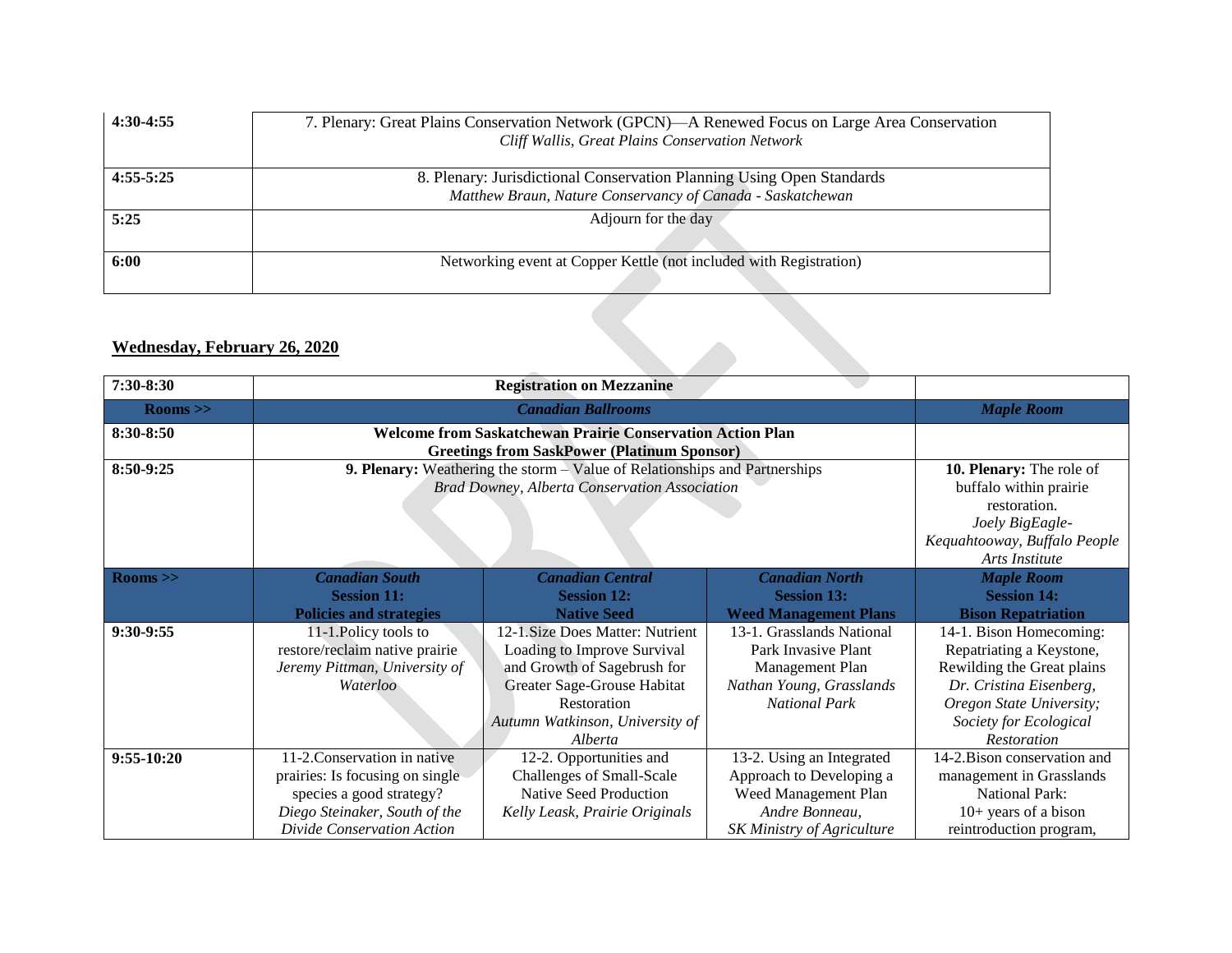|               | Program                                                                                                                                                                                                                               |                                                                                                                                                          |                                                                                                                                                                            | lessons learned, new issues<br>Stefano Liccioli,<br><b>Grasslands National Park</b>                                                                                    |
|---------------|---------------------------------------------------------------------------------------------------------------------------------------------------------------------------------------------------------------------------------------|----------------------------------------------------------------------------------------------------------------------------------------------------------|----------------------------------------------------------------------------------------------------------------------------------------------------------------------------|------------------------------------------------------------------------------------------------------------------------------------------------------------------------|
| 10:20-10:45   | <b>Coffee / Poster Session / Trade Show / Silent Auction</b>                                                                                                                                                                          |                                                                                                                                                          |                                                                                                                                                                            |                                                                                                                                                                        |
| $\rm Rooms >$ | <b>Canadian South</b><br><b>Session 15:</b><br><b>Landowner perspectives</b>                                                                                                                                                          | <b>Canadian Central</b><br><b>Session 16:</b><br><b>Native seed continued</b>                                                                            | <b>Canadian North</b><br><b>Session 17:</b><br><b>Industry presentations</b>                                                                                               | <b>Maple Room</b><br><b>Session 18:</b><br><b>Bison repatriation continued</b>                                                                                         |
| 10:45-11:15   | 15-1. Rare Plants and Ranchers:<br>Stewardship Solutions to Species<br>at Risk Conservation<br>Chet Neufeld, Native Plant<br>Society of Saskatchewan                                                                                  | 16-1. 20 years in the prairie<br>native seed industry - seed<br>production though creative<br>partnerships<br>John Skinner, Skinner Native<br>Seeds      | 17-1. Management and<br>Control of Invasive Species in<br><b>Native Pasture - Successes</b><br>and Challenges<br>Meghan Hellman and Stacey<br>Wiens, Matrix Solutions Inc. | 18-1. Managing the Plains<br>Bison Heard at Old Man on<br>His Back Prairie and Heritage<br><b>Conservation Area</b><br>Kristen Martin, Nature<br>Conservancy of Canada |
| 11:15-11:40   | 15-2. Landowner Perspectives on<br>Habitat Restoration - Tools,<br><b>Resources and Partnerships</b><br>Katie Suek                                                                                                                    | 16-2. Native Seed Quality and<br>Supply within Canada's Supply<br>System<br>Darin Sherritt, Tannas<br><b>Conservation Services</b>                       | 17-2. Eye (bright) of the<br>Taiga: Remote Remediation<br>Challenges with Abandoned<br><b>Mines and Rare Plants</b><br>Sheri Korpess and Beth<br>Dolmage, CanNorth         | 18-2. Bison Repatriation Panel<br>Discussion                                                                                                                           |
| 11:40-12:05   | 15-3. Restoration and<br>Reclamation Projects - A<br><b>Landowners Perspective</b><br><b>Bob Brickley</b>                                                                                                                             | 16-3. The right seed at the right<br>time: challenges of sourcing<br>native seed for restoration<br>Samantha Fischer, Grasslands<br><b>National Park</b> | 17-3. Fescue Rescue on<br>Orphan Well Disturbances -<br>Chris Tenszen, Trace<br>Associates and Madi Mueller,<br>Lakeland College                                           |                                                                                                                                                                        |
| $12:05-1:05$  | <b>Lunch - Canadian Ballrooms (South, Central and North)</b><br><b>Poster Session / Trade Show / Silent Auction</b>                                                                                                                   |                                                                                                                                                          |                                                                                                                                                                            |                                                                                                                                                                        |
| $1:05-1:45$   | <b>Introduction by Trippett McKnight, Husky Energy (Gold Sponsor)</b><br><b>19. Plenary:</b> Managing native prairie range, surrounded by conventional agriculture $-35$ years of history<br>Ken Wall, Federated Co-operative Limited |                                                                                                                                                          |                                                                                                                                                                            |                                                                                                                                                                        |
| $\rm Rooms >$ | <b>Canadian South</b><br><b>Session 20: Fire</b>                                                                                                                                                                                      | <b>Canadian Central</b><br><b>Session 21: Minimizing Impact</b><br>to Native Prairie (Industry)                                                          | <b>Canadian North</b><br><b>Session 22: Partnerships</b>                                                                                                                   | <b>Maple Room</b><br><b>Session 23: Transboundary</b><br><b>issues – Invasive Species</b>                                                                              |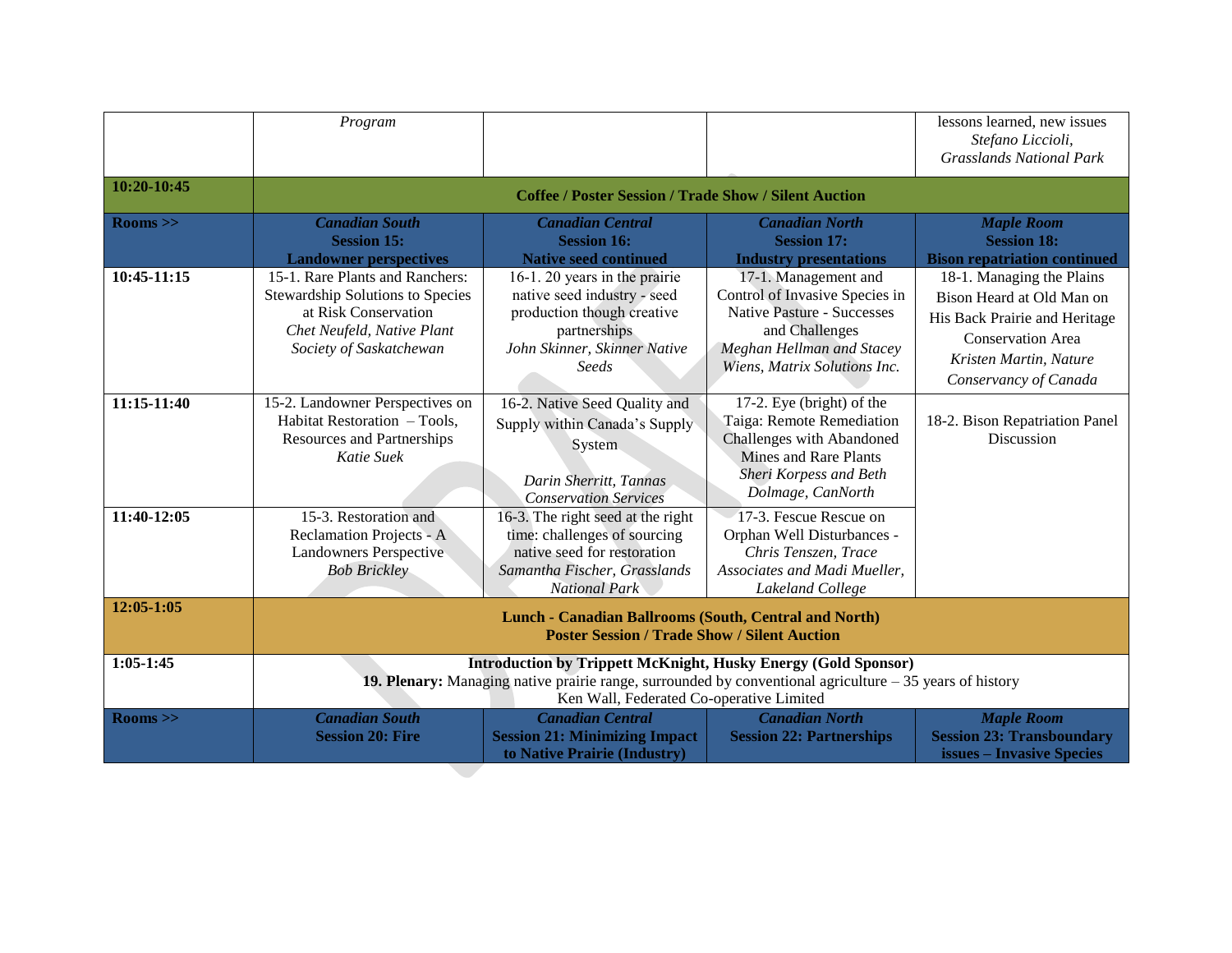| $1:50-2:15$         | 20-1. Restoring Native Fescue              | 21-1. Roadside Revegetation                                                                                | 22-1. Partnering for                       | 23-1. Using an App for Weed               |
|---------------------|--------------------------------------------|------------------------------------------------------------------------------------------------------------|--------------------------------------------|-------------------------------------------|
|                     | Prairie Using Fire and TEK in              | <b>Opportunities and Challenges</b>                                                                        | Pollinators: the Cheerios-                 | Management Reporting and                  |
|                     | <b>Waterton Lakes National Park</b>        | Shauna Lehmann, Ministry of                                                                                | Xerces Pollinator Habitat                  | Documentation                             |
|                     | and the Blood Timber Limit                 | Highways                                                                                                   | Program and Skinner Native                 | Lars Anderson, American                   |
|                     | Dr. Cristina Eisenberg, Oregon             |                                                                                                            | Seeds - John Skinner and                   | Prairie Reserve                           |
|                     | State University; Society for              |                                                                                                            | Stephanie Frischie                         |                                           |
|                     | <b>Ecological Restoration</b>              |                                                                                                            |                                            |                                           |
| $2:15-2:40$         | 20-2. Prescribed fire and                  | 21-2. Acknowledgement of                                                                                   | 22-2. Expanding the                        | 23-2. Invasive wild pigs are a            |
|                     | disturbance-driven heterogeneity           | Reclamation and the Challenge                                                                              | Conservation tool box: recent              | serious threat to prairie                 |
|                     | to conserve biodiversity in                | of Sodium Chloride Impacted                                                                                | partnerships initiatives by                | ecosystems in North America               |
|                     | grasslands                                 | <b>Soils</b>                                                                                               | NCC                                        | Ryan Brook, University of                 |
|                     | Dale Gross, University of                  | Jonas Fenn, SK Ministry of                                                                                 | Cameron Wood, Nature                       | Saskatchewan                              |
|                     | Saskatchewan                               | <b>Energy and Resources</b>                                                                                | Conservancy of Canada                      |                                           |
| 2:40-3:05           | 20-3. Forage response to wildfire          | 21-3. Hydro-seeding to limit                                                                               | 22-3. Riparian Areas                       | 23-3. Frenchman Wood River                |
|                     | in the dry Mixedgrass prairie              | erosion during pipeline                                                                                    | Restoration in semi-arid                   | Weed Management Area -                    |
|                     |                                            | reclamation Andrew Stewart,                                                                                | Southeastern Alberta-                      | Melanie Toppi, South of the               |
|                     | Brandon Bischoff, University of<br>Alberta | Golder Associates                                                                                          | successes, challenges &<br>lessons learned | Divide Conservation Action<br>Program and |
|                     |                                            |                                                                                                            | Marilou Montemayor, South                  | Frenchman Wood River Weed                 |
|                     |                                            |                                                                                                            | East Alberta Watershed                     | Management Area                           |
|                     |                                            |                                                                                                            | <i>Alliance</i>                            |                                           |
| $3:05 - 3:30$       |                                            | <b>Coffee / Poster Session / Trade Show / Silent Auction</b>                                               |                                            |                                           |
| $\mathrm{Rooms}$ >> |                                            | <b>Canadian Ballrooms</b>                                                                                  |                                            | <b>Maple Room</b>                         |
| $3:30-5:00$         |                                            |                                                                                                            |                                            |                                           |
|                     |                                            | 24. Panel Discussion: Native Prairie Restoration Program Uptake from a Transboundary<br><b>Perspective</b> |                                            |                                           |
|                     |                                            | Participants: Kenneth Plourde, Darin Sherritt, Larry Gabruch, Daniel Kinka, Travis Quirk, Kevin            |                                            |                                           |
|                     |                                            | Ellison                                                                                                    |                                            |                                           |
| $5:00-6:30$         |                                            | <b>Designated Poster Session / Trade Show / Silent Auction</b>                                             |                                            |                                           |
| $6:30-8:00$         |                                            | <b>Banquet &amp; Silent Auction</b>                                                                        |                                            |                                           |
| $7:15 - 8:00$       | <b>Banquet Speaker - Philip Brass</b>      |                                                                                                            |                                            |                                           |
|                     |                                            |                                                                                                            |                                            |                                           |
|                     |                                            |                                                                                                            |                                            |                                           |
|                     |                                            |                                                                                                            |                                            |                                           |
|                     |                                            |                                                                                                            |                                            |                                           |

**Thursday, February 27, 2020**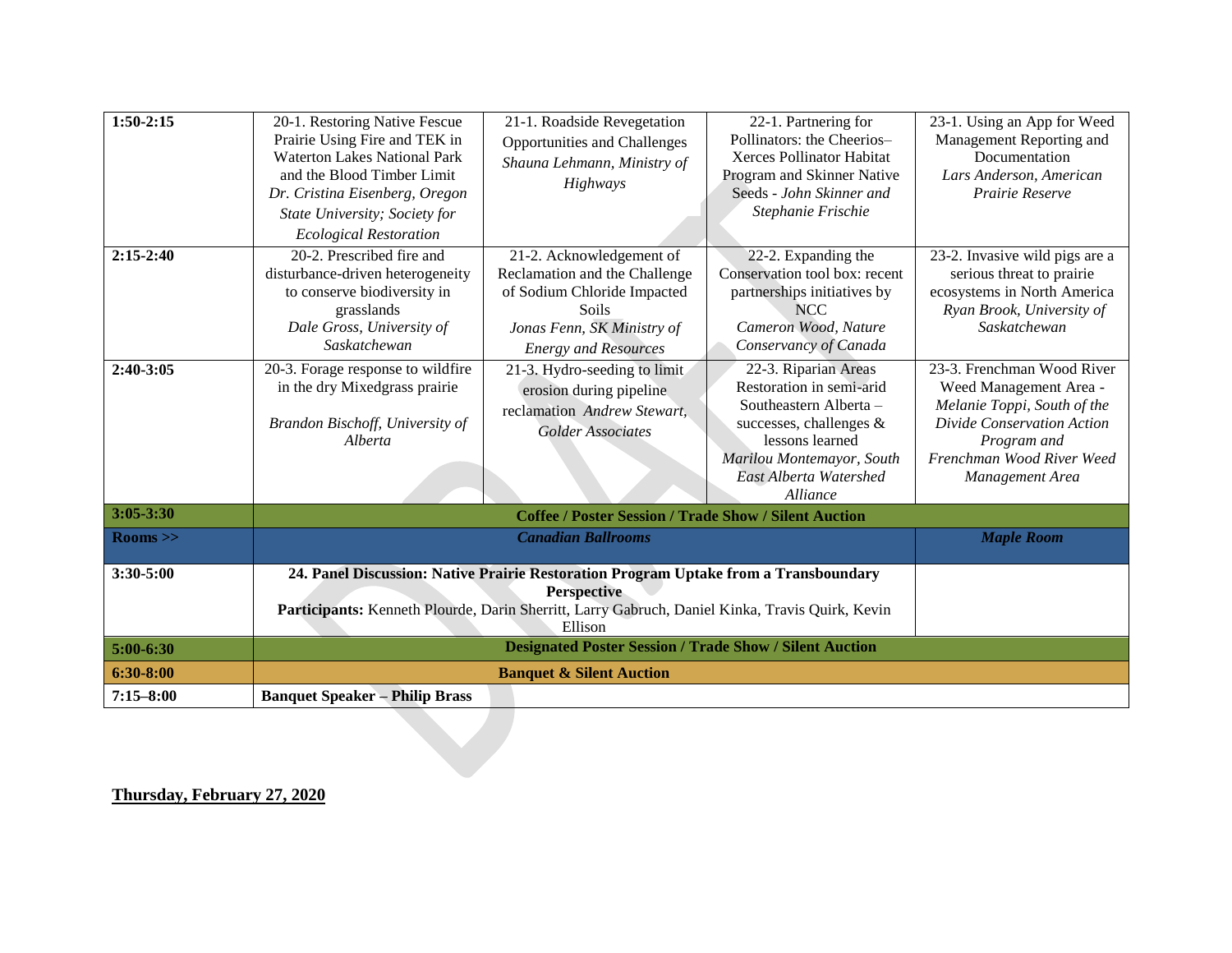| Rooms>>         | <b>Canadian Ballrooms</b>                                                                                                                         |                                                                                        |                                                              |  |
|-----------------|---------------------------------------------------------------------------------------------------------------------------------------------------|----------------------------------------------------------------------------------------|--------------------------------------------------------------|--|
| $8:00 - 8:10$   | Welcome - Saskatchewan Prairie Conservation Action Plan                                                                                           |                                                                                        |                                                              |  |
| 8:10-8:45       | <b>Greetings from Dustin Theberge, TC Energy (Silver Sponsor)</b>                                                                                 |                                                                                        |                                                              |  |
|                 | 25. Plenary: Vibrant prairie ecosystems: Healing ourselves while saving the planet<br>Katherine Arbuthnott, Campion College, University of Regina |                                                                                        |                                                              |  |
| 8:45-9:20       | 26. Plenary: Integrating renewable energy, food production and ecosystem                                                                          |                                                                                        |                                                              |  |
|                 | protection and rehabilitation on the southern Canadian Prairies                                                                                   |                                                                                        |                                                              |  |
|                 |                                                                                                                                                   | Dr James Byrne, University of Lethbridge                                               |                                                              |  |
| $\rm Rooms >$   | <b>Canadian South</b><br><b>Session 27: Urban Projects</b>                                                                                        | <b>Canadian Central</b><br><b>Session 28: Planning</b>                                 | <b>Canadian North</b><br><b>Session 29: Grass roots</b>      |  |
| 9:25-9:50       | 27-1. Native Plants in the Urban                                                                                                                  |                                                                                        |                                                              |  |
|                 | Environment: The Wascana Landscape                                                                                                                | 28-1. Contingency planning                                                             | 29-1. Conservation by Committee                              |  |
|                 | and Irrigation Master Plan<br><b>Bob Somers, Scatliff + Miller + Murray</b>                                                                       | Larry Gabruch                                                                          | Kevin Ellison, World Wildlife Fund                           |  |
|                 |                                                                                                                                                   |                                                                                        |                                                              |  |
| $9:50 - 10:15$  | 27-2. Restoration of Natural Processes in                                                                                                         | 28-2. Saline Grassland Restoration;                                                    | 29-2. Partnering with ranchers to conserve                   |  |
|                 | a Semi-Urban Landscape<br>Renny Grilz, Meewasin Valley Authority                                                                                  | starting from nowhere!<br>Kerry Hecker, Environment and Climate                        | wildlife in the neighborhood of a large<br>rewilding project |  |
|                 |                                                                                                                                                   | Change Canada                                                                          | Daniel Kinka, American Prairie Reserve                       |  |
| $10:15 - 10:45$ | <b>Coffee / Poster Session / Trade Show</b>                                                                                                       |                                                                                        |                                                              |  |
| $\rm Rooms >$   | <b>Canadian South</b>                                                                                                                             | <b>Canadian Central</b>                                                                | <b>Canadian North</b>                                        |  |
|                 | <b>Session 30:</b>                                                                                                                                | <b>Session 31:</b>                                                                     | <b>Session 31:</b>                                           |  |
|                 | <b>Methods for controlling invasives</b>                                                                                                          | <b>Speed Dating Case Study</b>                                                         | <b>Speed Dating Case Study</b>                               |  |
| 10:45-11:10     | 30-1. Differentiating crested wheatgrass<br>effectively using remote sensing                                                                      | "Speed Dating" CASE STUDY<br>Lead : Chet Neufeld, Native Plant Society of Saskatchewan |                                                              |  |
|                 | Thuy Doan and Xulin Guo, University                                                                                                               | Please see the event program for a description of this case study and topics.          |                                                              |  |
|                 | of Saskatchewan                                                                                                                                   |                                                                                        |                                                              |  |
| 11:10-11:35     | 30-2. Examining best management                                                                                                                   |                                                                                        |                                                              |  |
|                 | practices to control the invasion of                                                                                                              |                                                                                        |                                                              |  |
|                 | Potentilla recta in rangelands within<br>East Kootenay, British Columbia                                                                          |                                                                                        |                                                              |  |
|                 | Myra Juckers, University of                                                                                                                       |                                                                                        |                                                              |  |
|                 | Saskatchewan                                                                                                                                      |                                                                                        |                                                              |  |
| 11:35-12:00     | 30-3. Monitoring and modelling                                                                                                                    |                                                                                        |                                                              |  |
|                 | rangeland health with remote sensing                                                                                                              |                                                                                        |                                                              |  |
|                 | Irini Soubry and Xulin Guo, University<br>of Saskatchewan                                                                                         |                                                                                        |                                                              |  |
| 12:00-1:00      | Lunch                                                                                                                                             |                                                                                        |                                                              |  |
|                 | <b>Coffee / Poster Session / Trade Show</b>                                                                                                       |                                                                                        |                                                              |  |